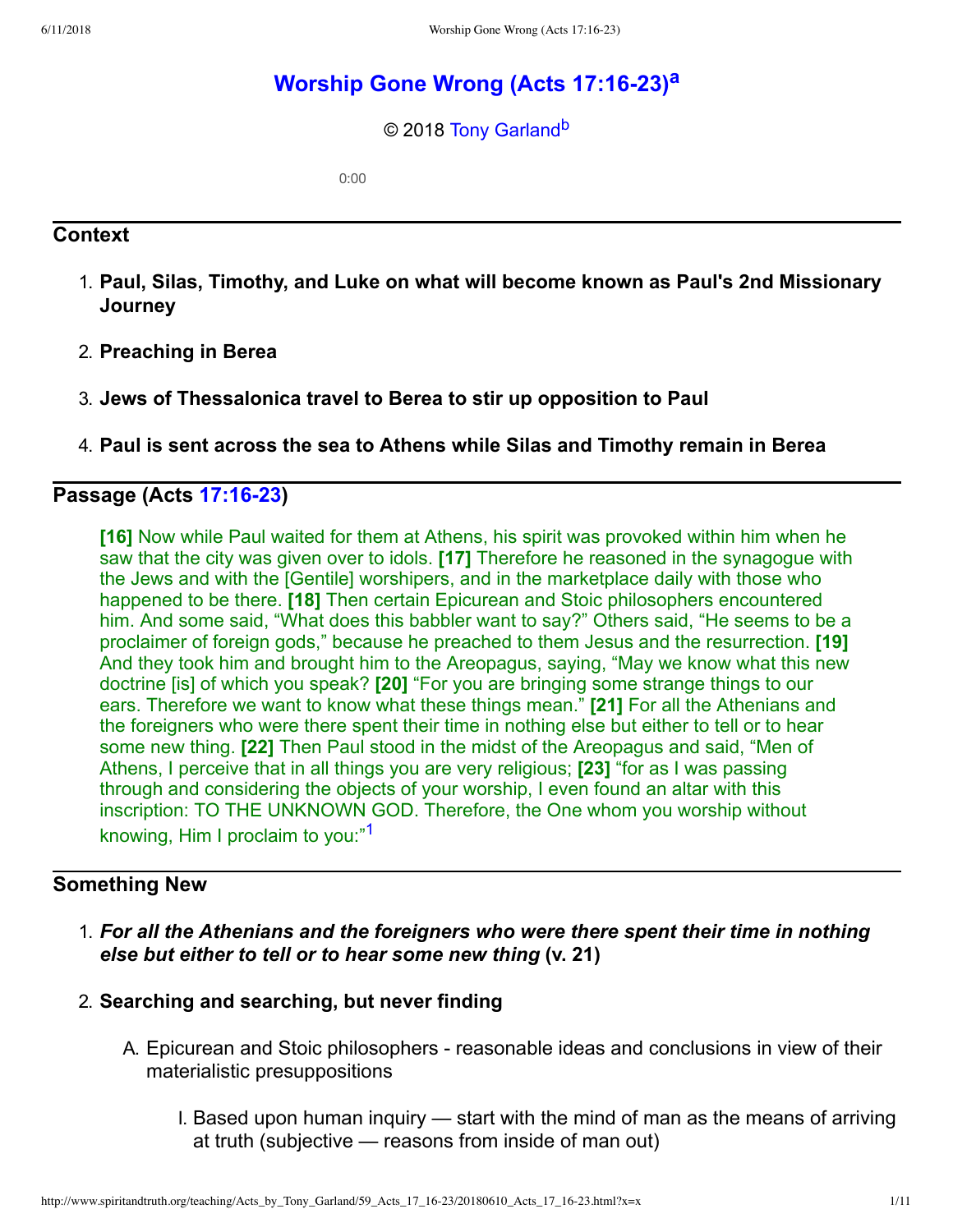- II. Compare with Christianity starts with the revelation of God as the means of arriving at truth (objective — reasons from outside of man in)
- III. Characterized by the ongoing study and discussion (and discussion, and discussion) of fundamentals principles such as existence, knowledge, values, reason, mind.
- <span id="page-1-0"></span>IV. Classic philosophical questions include: Is it possible to know anything and to prove it? What is the nature of reality? What is [really] real? No . . . really!
- B. Interest piqued by mention of a "foreign gods" had not heard of the unique aspects of Christianity[2](#page-9-1)
	- I. Jesus and the resurrection God became a man, died, and rose again
- C. The appearance of always being ready to learn
	- I. *. . . May we know what this new doctrine [is] of which you speak? . . . We want to know what these things mean.* (Acts 17:19-20).
	- II. Sure you do!
- D. Lovers of something new
	- I. *You are bringing some strange things to our ears* (v. 20)
	- II. Paul given a platform (for a time) at the Areopagus (translated "Mars Hill" in the KJV) — not far from the marketplace where they encountered Paul.
		- a. A hill NW of the Acropolis in Athens
		- b. A place of public legal proceedings by a court by the same name where Socrates stood trial
		- c. A place of philosophical discussion and inquiry
	- III. As we'll see when we reach the end of the chapter, they were interested in "strange things" but not things which call for repentance and submission
- E. Religious
	- I. Paul had been *passing through and considering the objects of [the Athenians'] worship* (v. 23)

<span id="page-1-1"></span>No city has ever seen such a forest of statues as studded the market-place, the streets and the sides and summit of the Acropolis of Athens.<sup>[3](#page-9-2)</sup>

a. The art, architecture, and statues (today: media) reveal those things which preoccupy society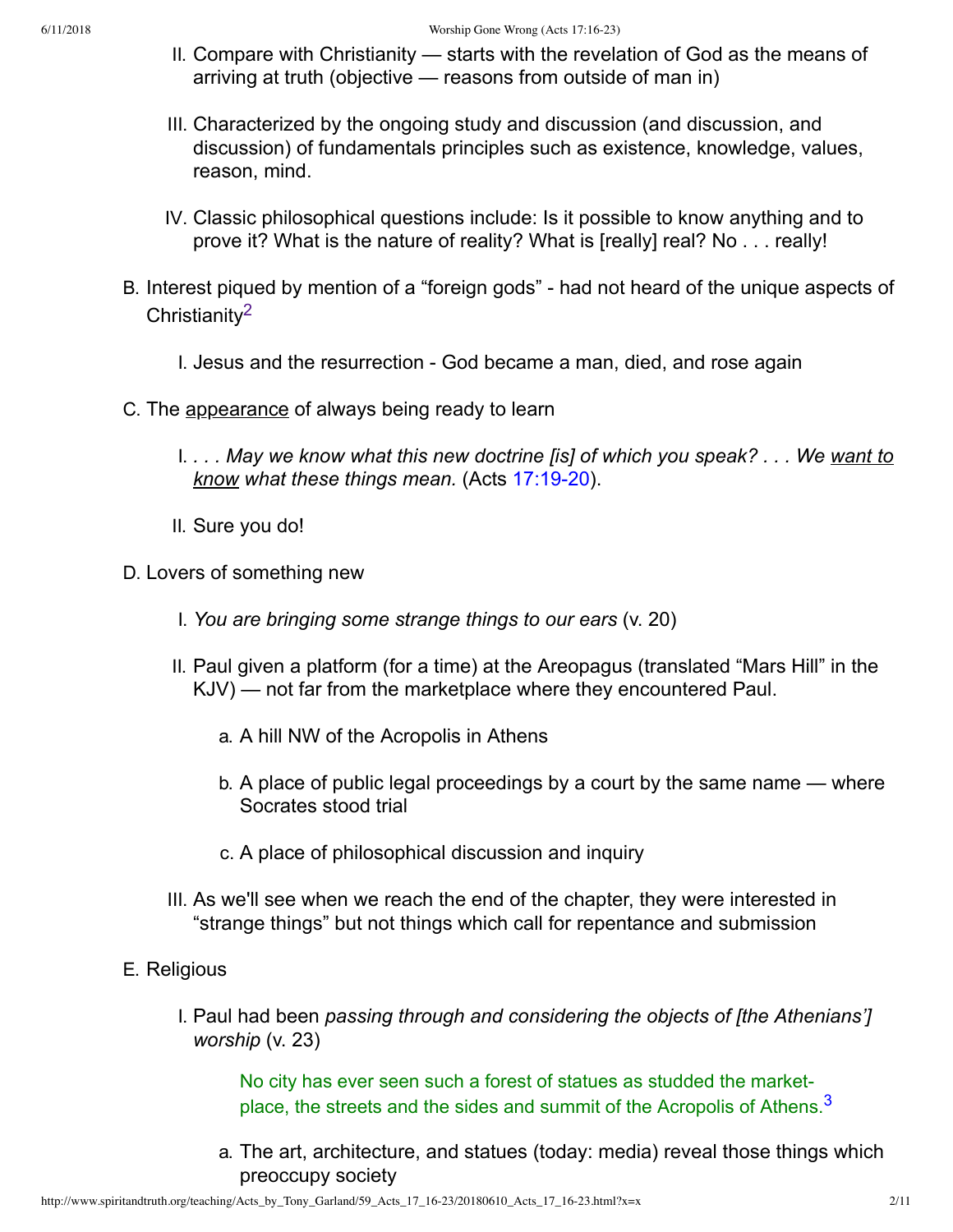- b. By looking at the externals of a culture, one can take the temperature of the internals which motivate and fascinate
- II. *I perceive that you are very religious* (v. 23)
	- a. Notice this important point: they were very religious, but did not know the truth and were bound for hell
	- b. Family friend commented, upon hearing I was attending seminary: "That's great, we need more religious people!"
	- c. The world is full of religions and the religious, but mostly devoid of truth
	- d. This focus on religious form typically leads *away* from truth—not toward it
- <span id="page-2-2"></span><span id="page-2-1"></span><span id="page-2-0"></span>III. A modern example: the rising popularity of "Ancient-Future Worship"
	- a. The good: a negative reaction to the consumer-oriented, seeker-friendly, mass-marketed church movement
	- b. The promise: "It's a very participatory act in which the assembly and its leaders seek to go deep, following ancient practices of our ancestors in the faith, and at the same time offer the best we have of ourselves today."<sup>[4](#page-9-3)</sup>
	- c. The problems:
		- i. A rejection of transformation through the *mind* in favor of a the deceptive idea that Christian transformation occurs through *inward contemplation and experience*
		- ii. People seek outward form, ritual, goose bumps
		- iii. In most forms, it is not ancient enough—does not go all the way back to the simplicity and purity of the New Testament<sup>[6](#page-9-4)</sup>
		- iv. Caught up in the mystics and rituals which arose centuries after the death of the Apostles
	- d. The result:
		- i. Yet another way to be religious while avoiding submission to God's Word and the hard work of true Biblical transformation
		- ii. Anti-doctrinal: rejects the hard work of true sanctification which requires engaging the *mind* through Scripture[8](#page-9-5)
		- iii. True Christianity concerns inward substance, not outward ritual
			- Paul told the church at Rome how true transformation takes place
				- *And do not be conformed to this world, but be transformed by the renewing of your mind, that you may prove what [is] that good and acceptable and perfect will of God* (Rom. [12:2](http://www.spiritandtruth.org/bibles/nasb/b45c012.htm#Rom._C12V2))
		- iv. Paul wrote the church at Ephesus to *be renewed in the spirit of your mind* (Eph. [4:23\)](http://www.spiritandtruth.org/bibles/nasb/b49c004.htm#Eph._C4V23).
			- **Peter tells us to** *gird up the loins of your mind* **(1Pe. [1:13](http://www.spiritandtruth.org/bibles/nasb/b60c001.htm#1Pe._C1V13)).**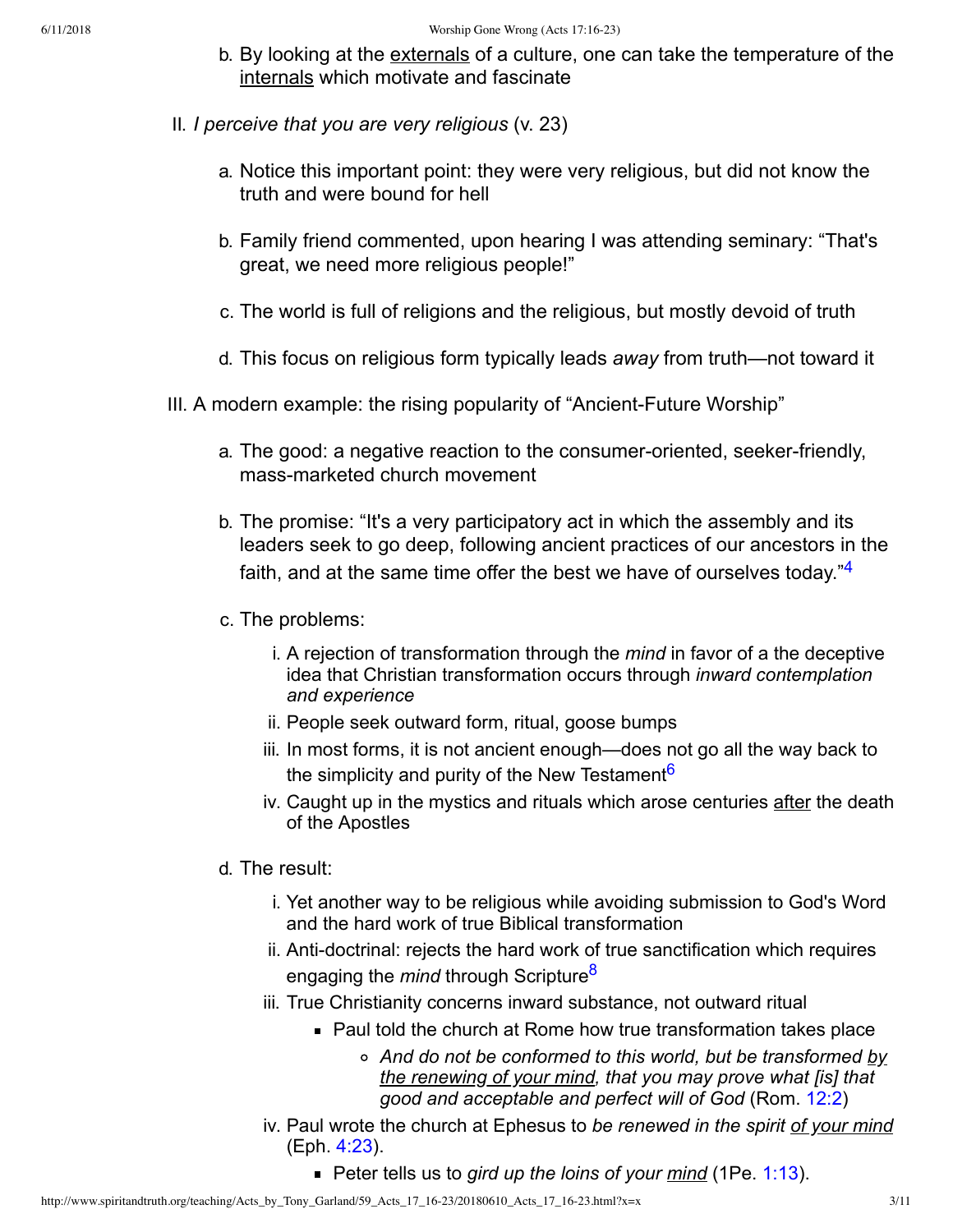- **Listen carefully as Paul explains the reason why Christ gave Himself** for the Church:
	- *that He might sanctify and cleanse her with the washing of water by the word, that He might present her to Himself a glorious church, not having spot or wrinkle or any such thing,* but that she should be holy and without blemish (Eph. 5:26-27)
	- o It is God's Word which provides sanctifying power: not walking labyrinths, contemplation, icons, and candles!
- v. Ecumenical by dumbing down doctrine, precision is lost—fostering close association with others who embrace similar liturgical practice, but who may also reject important truths which define orthodox Christianity (e.g., the Trinity, the deity and exclusivity of Christ)
- <span id="page-3-0"></span>vi. Supplants scriptural emphasis on the salvation of the individual with the redemption of the whole world  $-$  working hand-in-glove with the mystical/spiritual worldview of the radical environmentalist agenda.<sup>[10](#page-9-6)</sup>
- vii. Seminars, workshops, conversations, and discussions, all of which studiously avoid coming to any "dogmatic conclusions"—just like the philosophers of Athens described in this passage
	- *the Athenians and the foreigners who were there spent their time in nothing else but either to tell or to hear some new thing* (v. 21)
- <span id="page-3-1"></span>viii. A path which rejects the principles and benefits of the Reformation and paves the way toward another Dark Ages.<sup>[12](#page-9-7)</sup>
- IV. Turning back the Protestant reformation?
	- a. A key motivation of the protestant reformation was the rejection of external forms of *religion*—with its overemphasis on rites and experience—for the transforming power of *relationship* grounded in God's revealed truth.
	- b. Turning away from outward form in favor of internal substance
	- c. Outward form: "smells and bells," empty ritual, rote meaningless liturgy "religious popery" as the reformers often referred to it
	- d. To ditch all the distractions and return to the priorities found in Scripture

<span id="page-3-2"></span>[The Reformation] was not the result of political imposition. It came from the discovery of the Word of God as originally written, . . . in the language of the people. Moreover, it could be read and understood, without censorship by the Church or mediation through the Church, as it was written to be read, as a coherent, cross-referring whole. Such reading produced a totally different view of everyday Christianity: the weekly, daily, even hourly ceremonies so lovingly catalogued by some Catholic revisionists are not there; Purgatory is not there; there is no aural confession and penance. Two supports of the Church's wealth and power collapsed. Instead, there was simply individual faith in Christ as Savior, found in the Scripture. That and only that 'justified' the sinner, whose root failings were now in the face of God, not the bishops or the pope.  $13$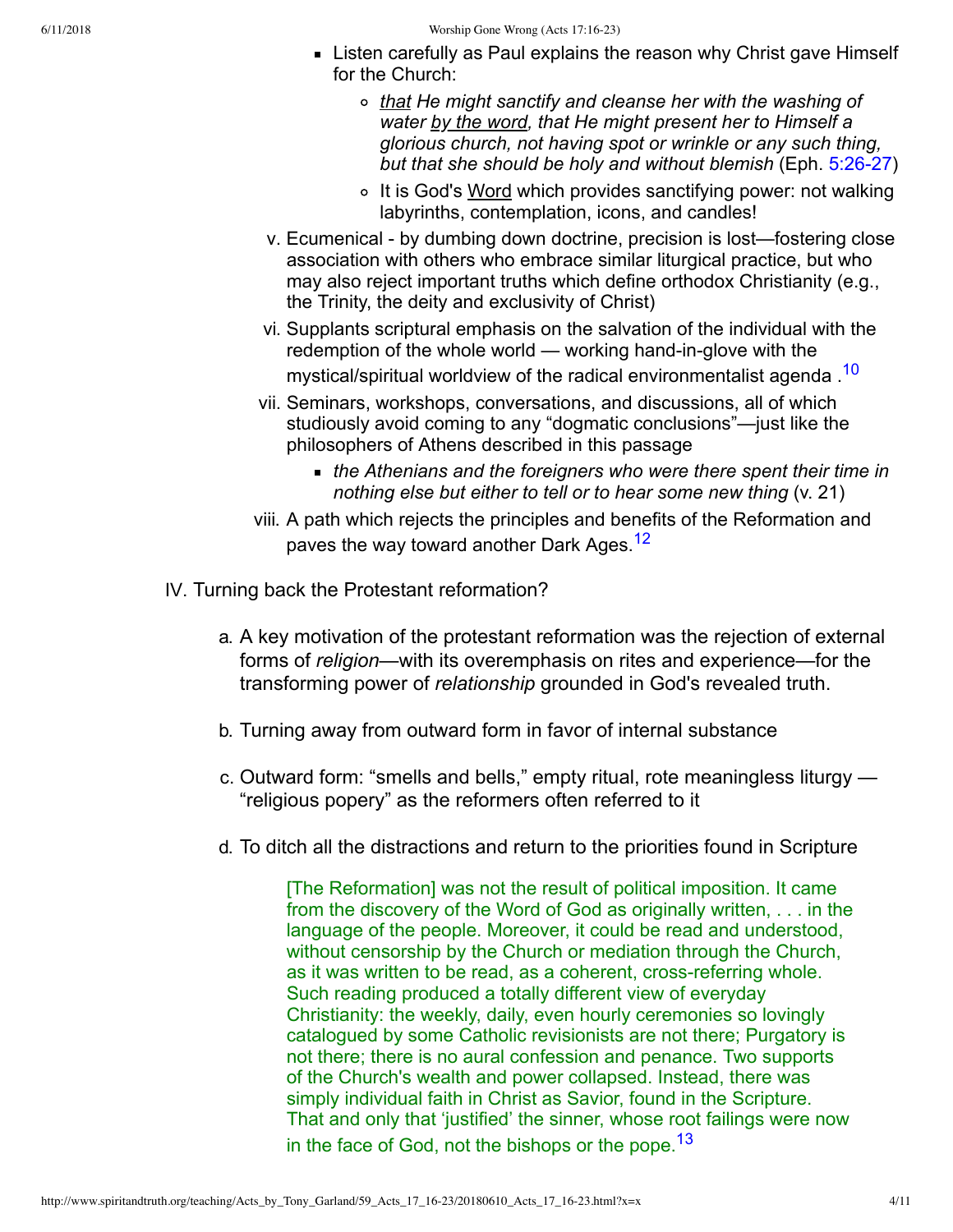- F. Well did Paul describe these distractions in his letter to Timothy
	- I. *Always learning and never able to come to the knowledge of the truth* (2Ti. [3:7](http://www.spiritandtruth.org/bibles/nasb/b55c003.htm#2Ti._C3V7))
	- II. How apt a description of much in the world that passes for religious and philosophical inquiry

## **Worship Gone Wrong**

- 1. **City given over to idols**
- 2. **How is it that they had gone so far astray, having "lost" the knowledge of the One True God?**
	- A. Mankind purposefully walked away from God at least twice
		- I. In the time of Adam and Eve, every person living personally knew of God
		- II. Following the flood, everyone disembarking the ark knew of God personally
		- III. What happened?
		- IV. Lost tribes may be lost in the sense of their spiritual destiny, but they forefathers did not "lose God" — the actively rejected God, purposefully walking away from His light
			- a. *. . . this is the condemnation, that the light has come into the world, and men loved darkness rather than light, because their deeds were evil* (John [3:19\)](http://www.spiritandtruth.org/bibles/nasb/b43c003.htm#John_C3V19)
			- b. Unlike the common moth, man will not come to the light!
	- B. Yet men will not admit of their part in this willful descent into darkness
		- I. Claim to be genuinely seeking but . . . the Psalmist wrote:
			- a. *The LORD looks down from heaven upon the children of men, To see if there are any who understand, who seek God. They have all turned aside, They have together become corrupt; [There is] none who does good, No, not one* (Ps. 14:2-3).

### 3. **Yet an internal, compelling need to worship remains if not the genuine One True God, then all kinds of spiritual malarky results**

A. Our God-implanted desire to worship, having been twisted by the fall, brought need of the Second Commandment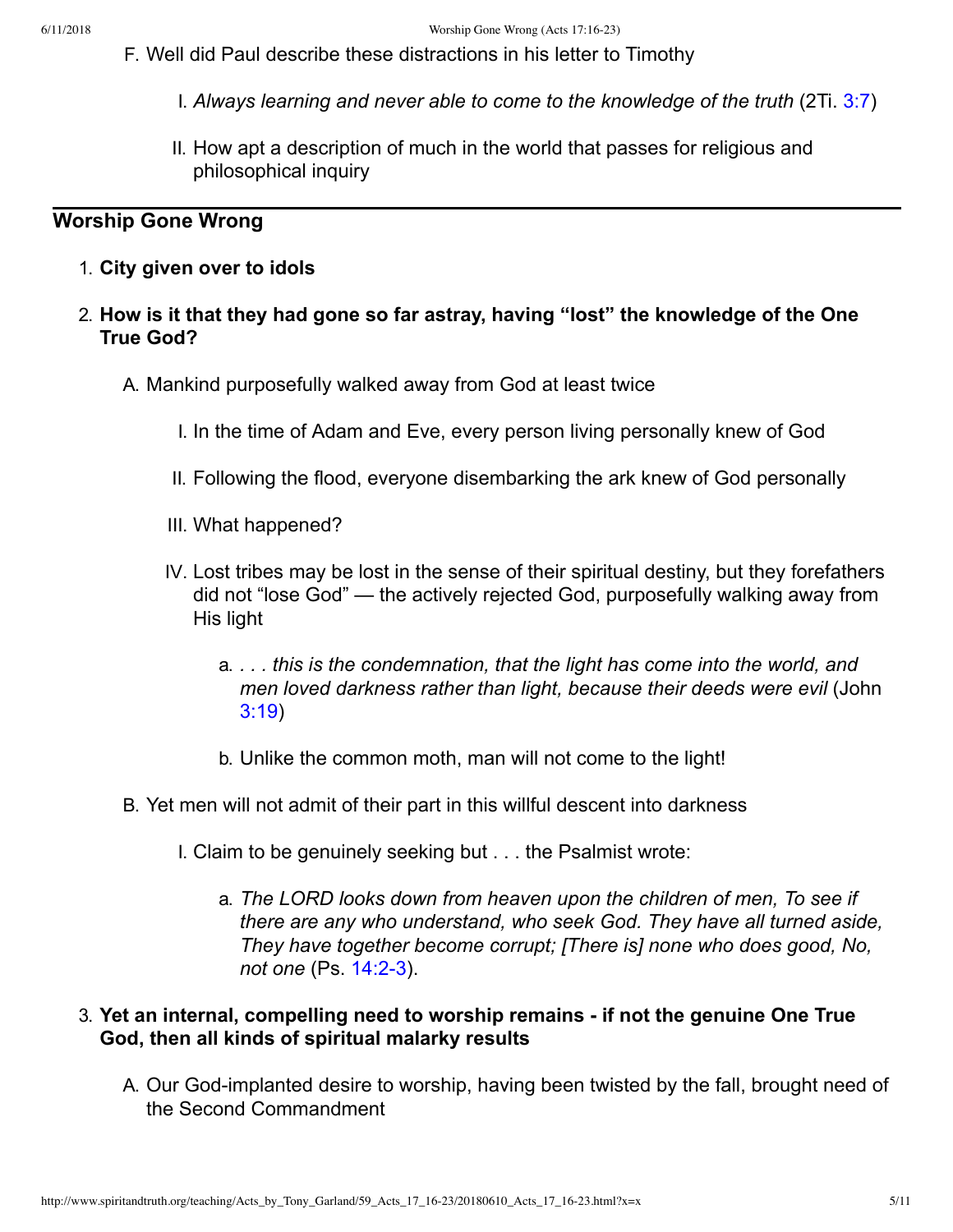- I. *You shall have no other gods before Me. You shall not make for yourself a carved image, or any likeness [of anything] that [is] in heaven above, or that [is] in the earth beneath, or that [is] in the water under the earth; you shall not bow down to them nor serve them....*  $(EX. 20:3-5a)$ .
- II. Here is evidence of the Athenian's motivation to worship: concerned they might have missed a god, they constructed an altar bearing the inscription, "TO THE UNKNOWN GOD."
- III. How far had Athens departed from the truths once known to Noah and his family!
- IV. If the people of Athens, being Gentiles—without the light of the Jewish law—were at fault, how much more the Jews who had that light?!
	- a. Jeremiah describes Israel's profligate idolatry, *Saying to a tree, 'You [are] my father,' And to a stone, 'You gave birth to me.' For they have turned [their] back to Me, and not [their] face. But in the time of their trouble They will say, 'Arise and save us.' But where [are] your gods that you have made for yourselves? Let them arise, If they can save you in the time of your trouble; For [according to] the number of your cities Are your gods, O Judah* (Jer. 2:27-28)
	- b. At times, the proliferation of false Gods in Jerusalem rivaled that of Athens —both Jew and Gentile share historical culpability for idolatry
	- c. And if not in Jerusalem, then the false altars in the "high places": set up, on occasion destroyed by the rare godly king, only to be reestablished<sup>[14](#page-9-9)</sup>

<span id="page-5-1"></span><span id="page-5-0"></span>It has been observed that God created man in his image and man has returned the favor.<sup>[15](#page-9-10)</sup>

### 4. **Examples**

A. Worshiping that which *does not* exist: "gods" with a little-G

I. Aaron

- a. *And he received [the gold] from their hand, and he fashioned it with an engraving tool, and made a molded calf. Then they said, "This [is] your god, O Israel, that brought you out of the land of Egypt!"* (Ex. [32:4](http://www.spiritandtruth.org/bibles/nasb/b02c032.htm#Ex._C32V4)).
- II. Jeroboam
	- a. *Therefore the king asked advice, made two calves of gold, and said to the people, "It is too much for you to go up to Jerusalem. Here are your gods, O Israel, which brought you up from the land of Egypt!"* (1K. [12:28\)](http://www.spiritandtruth.org/bibles/nasb/b11c012.htm#1K._C12V28).
- III. Josiah when cleansing the temple  $(2K. 23)$  $(2K. 23)$  $(2K. 23)$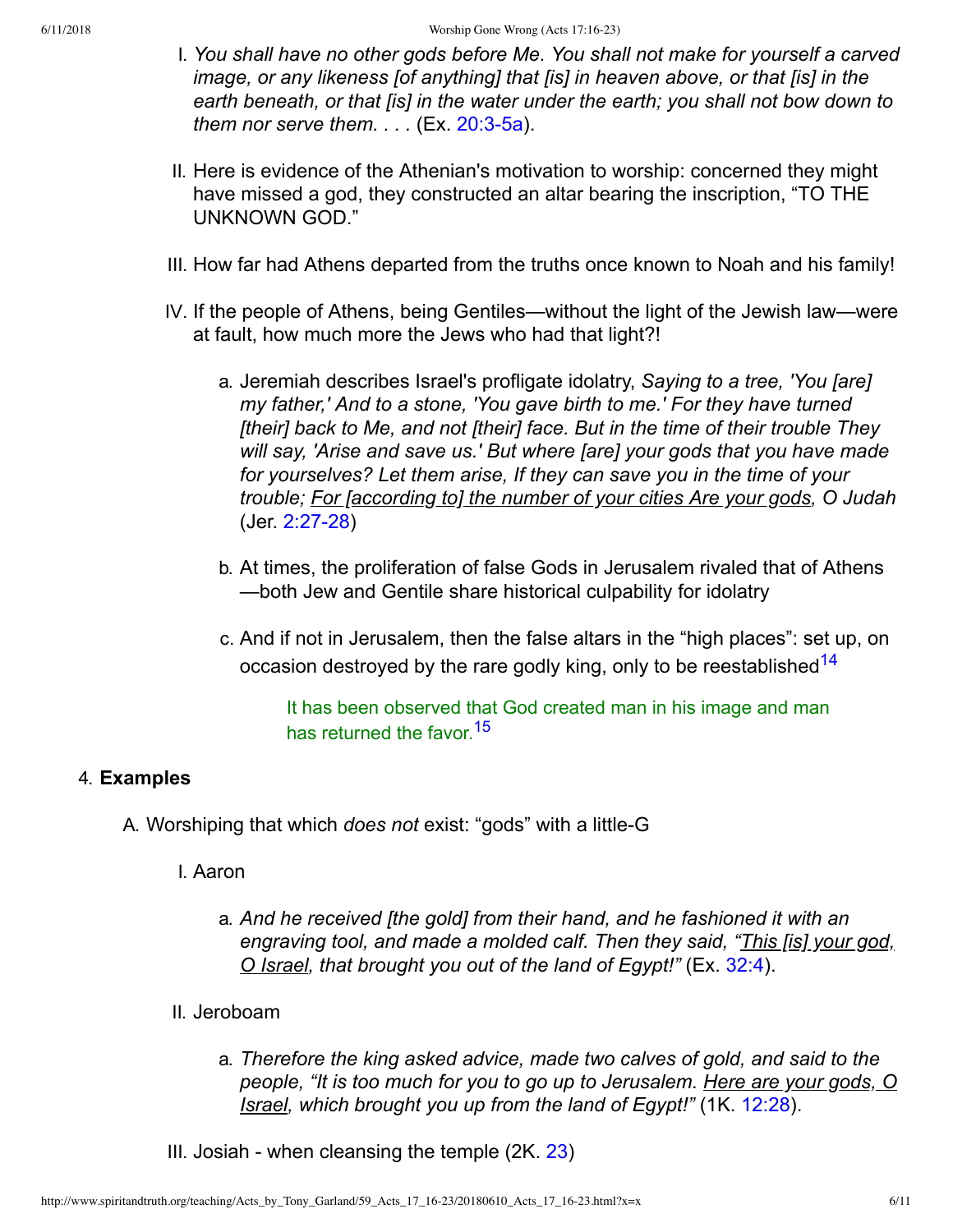- a. Articles for Baal, Asherah, for the host of heaven, a wooden phallus, horses and chariots dedicated to the sun, altars of various gods (2K. [23\)](http://www.spiritandtruth.org/bibles/nasb/b12c023.htm#2K._C23V1)
- b. Idolatrous priests burned incense to Baal, the sun, the moon, the constellations, all the host of heaven (2K. [23](http://www.spiritandtruth.org/bibles/nasb/b12c023.htm#2K._C23V1))
- IV. Ezekiel what God shows him going on in the temple prior to God's departure and its destruction by Babylon
	- a. So I went in and saw, and there-every sort of creeping thing, abominable *beasts, and all the idols of the house of Israel, portrayed all around on the walls* (Eze. [8:10](http://www.spiritandtruth.org/bibles/nasb/b26c008.htm#Eze._C8V10)).
	- b. *Then He said to me, "Son of man, have you seen what the elders of the house of Israel do in the dark, every man in the room of his idols? For they say, 'The LORD does not see us, the LORD has forsaken the land.'"* (Eze. [8:12\)](http://www.spiritandtruth.org/bibles/nasb/b26c008.htm#Eze._C8V12)
	- c. *So He brought me to the door of the north gate of the LORD'S house; and to my dismay, women were sitting there weeping for Tammuz* (Eze. [8:14\)](http://www.spiritandtruth.org/bibles/nasb/b26c008.htm#Eze._C8V14).
- V. The historic pantheon of godless gods is indeed extensive. In the Bible alone, we find mention of dozens of false-gods which have garnered man's misdirected worship
	- a. Adrammelech, Arpad, Asherah, Ashtoreth, Astarte, Baal, Baalzebub, Bel, Chemosh, Dagon, Golden Calves, Gozen, Hamoth, Haran, Hena, Horus, Ivvah, Jupiter, Melkart, Mercury, Molech, Moloch, Nebo, Nehushtin Nergal, Nibhaz, Nisroch, Rezeph, Rimmon, Sepharvaim, Shima, Sin (the moon god), Succoth-benoth, Tammuz, Tartak, Telassar, Zeus
- VI. How pathetic and foolish is the attention of man when steadfastly avoiding God!
- B. Worshiping that which *does* exist, but which is not God
	- I. Nature
		- a. In his review of the Ten Commandments prior to Israel crossing into the promised land, Moses elaborated on the Second Commandment
			- i. He warned, *[take heed], lest you lift your eyes to heaven, and [when] you see the sun, the moon, and the stars, all the host of heaven, you feel driven to worship them and serve them, . . . .* (Deu. [4:19\)](http://www.spiritandtruth.org/bibles/nasb/b05c004.htm#Deu._C4V19).
			- ii. History shows that Moses' warnings to his fellow Jews ultimately fell on deaf ears.
		- b. As Israel descended deeper and deeper into idolatry, the worship of nature was taking place even at "God's house"—the glorious temple previously built by Solomon in Jerusalem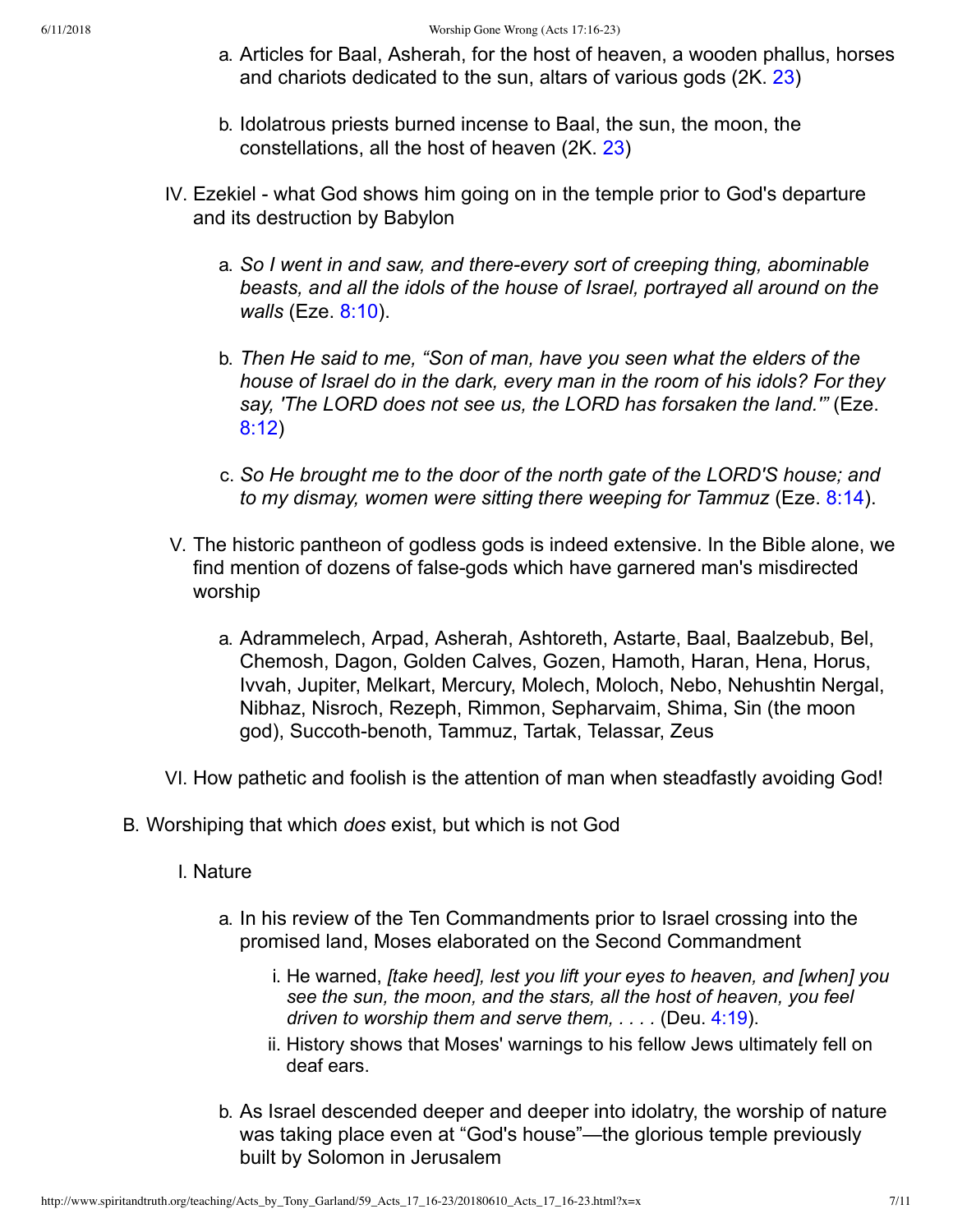- i. *[God brought Ezekiel] into the inner court of the LORD'S house; and there, at the door of the temple of the LORD, between the porch and the* altar, [were] about twenty-five men with their backs toward the temple of *the LORD and their faces toward the east, and they were worshiping the sun toward the east* (Eze. [8:16](http://www.spiritandtruth.org/bibles/nasb/b26c008.htm#Eze._C8V16)).
- ii. The American Indians, one of many streams of mankind whose forebears deparated from God's truth, also fell prey to the worship of nature, as recorded by two early anthropologists prior to our age of political correctness:

Although the Indians had innumerable aetiological myths explaining, for example, how daylight began, why winter and summer alternate, why the raven is black and the sea-gull white, and why the chipmunk has stripes along its back, yet there were no true creation stories, no myths attributing to the will of a creator the genesis of stars and planets, earth and water, day and night, the seasons, animals and plants.<sup>[16](#page-9-11)</sup>

<span id="page-7-1"></span><span id="page-7-0"></span>The deities of the various tribes were most often attached to the sun, moon and the sea.<sup>[17](#page-9-12)</sup>

- c. Nearly two-thousand years ago, Paul explained this well-worn path resulting from the rejection of God's truth: *. . . [men] became futile in their thoughts, and their foolish hearts were darkened. Professing to be wise, they became fools, and changed the glory of the incorruptible God into an image made like corruptible man—and birds and fourfooted animals and creeping things. . . . [the result being they] . . . exchanged the truth of God for the lie, and worshiped and served the creature rather than the Creator, who is blessed forever* (Rom. 1:21-25)
- d. This trend continues to our day

The Humanist Manifesto II states, *We find insufficient evidence for belief in the existence of a supernatural; it is either meaningless or irrelevant to the question of survival and fulfillment of the human race. As nontheists, we begin with humans not God, nature not deity.*[18](#page-9-13)

<span id="page-7-2"></span>i. Unwilling—claiming to be unable—to find evidence of God within creation, man and nature are elevated, paving the way for the ultimate elevation and worship of a man.

#### II. Angelic Beings

- a. Paul worns the Colossians not to be deceived by those who worship angels (Col. [2:18\)](http://www.spiritandtruth.org/bibles/nasb/b51c002.htm#Col._C2V18).
- b. Because of their glorious appearance and powers, even the apostle John misdirected his worship toward angels—not once, but twice (Rev. [19:10;](http://www.spiritandtruth.org/bibles/nasb/b66c019.htm#Rev._C19V10) [22:8\)](http://www.spiritandtruth.org/bibles/nasb/b66c022.htm#Rev._C22V8).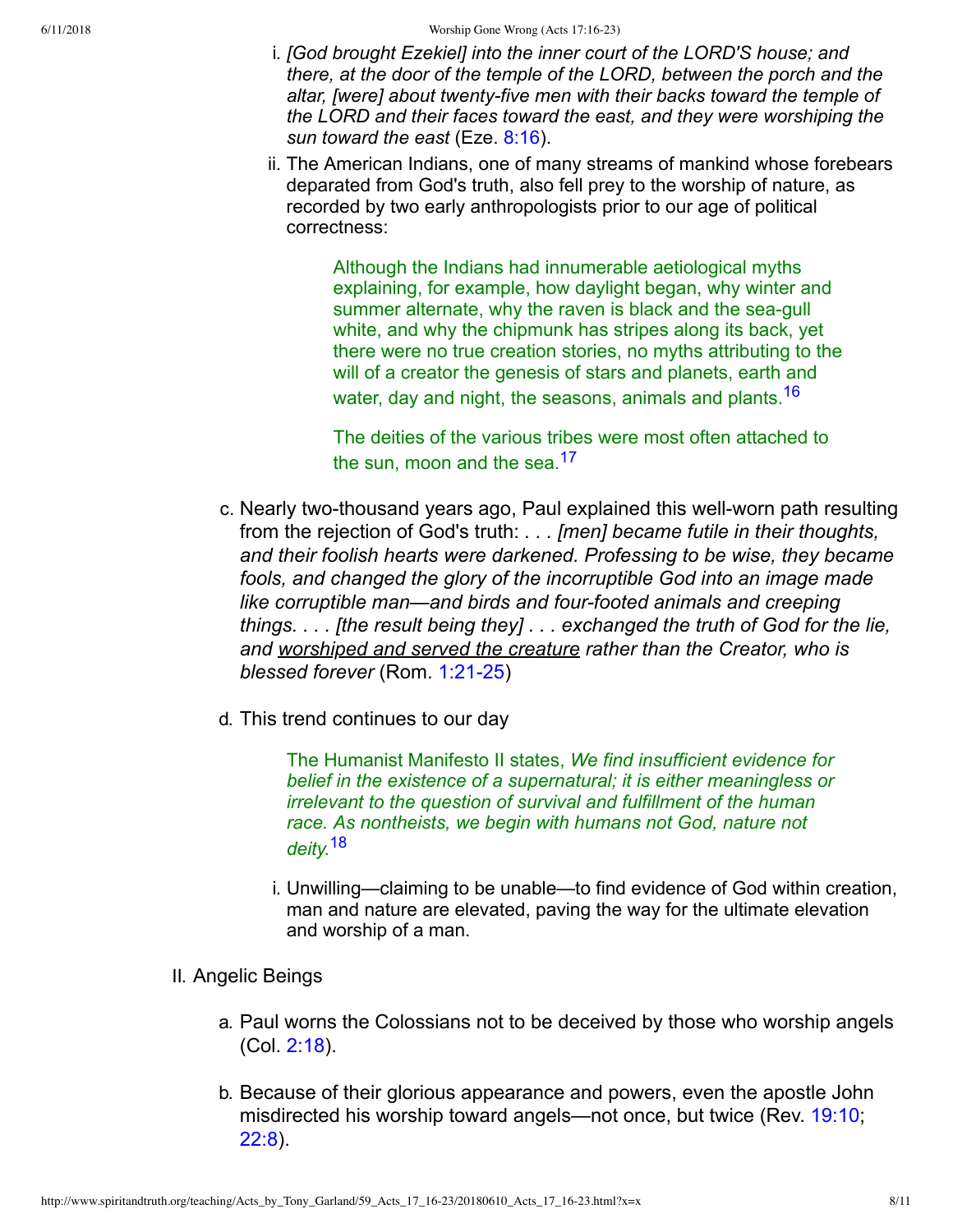- c. The Bible reveals that fallen angels actively misdirect and empower much of the idolatrous worship taking place throughout history—especially where human sacrifice is involved (Lev. [17:7;](http://www.spiritandtruth.org/bibles/nasb/b03c017.htm#Lev._C17V7) Deu. [32:17;](http://www.spiritandtruth.org/bibles/nasb/b05c032.htm#Deu._C32V17) 2Chr. [11:15](http://www.spiritandtruth.org/bibles/nasb/b14c011.htm#2Chr._C11V15); Ps. [106:37;](http://www.spiritandtruth.org/bibles/nasb/b19c106.htm#Ps._C106V37) 1Cor. [10:21](http://www.spiritandtruth.org/bibles/nasb/b46c010.htm#1Cor._C10V21); Rev. [9:20](http://www.spiritandtruth.org/bibles/nasb/b66c009.htm#Rev._C9V20)).
- d. The Bible reveals that the worship of angelic beings will ultimately intersect with the worship of a man.

#### III. Men

- a. Nebuchadnezzar set up a golden image, clearly intended to represent his kingdom, if not himself (Dan. [3\)](http://www.spiritandtruth.org/bibles/nasb/b27c003.htm#Dan._C3V1)
	- i. A preview of the coming attraction when all the world will worship a Satanically empowered man
- b. Paul and Barnabus worshiped as gods in the likeness of men (Acts [14:12](http://www.spiritandtruth.org/bibles/nasb/b44c014.htm#Acts_C14V12))
- c. Antichrist the ultimate godless man, the worship of a man empowered by the ultimate fallen angel—Satan
	- i. Represented in the book of Revelation as the embodiment of a composite "Beast", John *[saw] one of his heads as if it had been mortally wounded, and his deadly wound was healed. . . .* (Rev. [13:3a](http://www.spiritandtruth.org/bibles/nasb/b66c013.htm#Rev._C13V3))
		- Having miraculously recovered from his wound, all the world will marvel and follow in wonderment when he rises again from the bottomless pit (Rev. [11:7\)](http://www.spiritandtruth.org/bibles/nasb/b66c011.htm#Rev._C11V7).
		- It is he who will, exalt himself above all that is called God or that is *worshiped, so that he [even] sits as God in the temple of God, showing himself that he is God* (2Th. [2:4](http://www.spiritandtruth.org/bibles/nasb/b53c002.htm#2Th._C2V4)).
		- The focus of worldwide worship—which should be reserved for God alone—will then be directed to Satan, his demonically-empowered man, and the image of the beast.
			- *So they [will worship] the dragon who gave authority to the beast; and they [will worship] the beast, saying, "Who [is] like the beast? Who is able to make war with him?"* (Rev. [13:4](http://www.spiritandtruth.org/bibles/nasb/b66c013.htm#Rev._C13V4))
			- *. . . all the world [will marvel] and [follow] the beast* (Rev. [13:3b](http://www.spiritandtruth.org/bibles/nasb/b66c013.htm#Rev._C13V3))
- d. Mankind will become desperate:
	- For a savior, but not the Savior (Mat.  $1:21$ ).
	- For a prince of peace, but not the Prince of peace (Isa.  $9:6$ ).
	- For an overcomer—especially of death, but not the Overcomer and author of life (John [16:33](http://www.spiritandtruth.org/bibles/nasb/b43c016.htm#John_C16V33) cf. Rev. [6:2\)](http://www.spiritandtruth.org/bibles/nasb/b66c006.htm#Rev._C6V2)
- e. Mankind desires all these things: so long as he is able to avoid acknowledging and submitting to the Living God.

Mon Jun 11 06:55:39 2018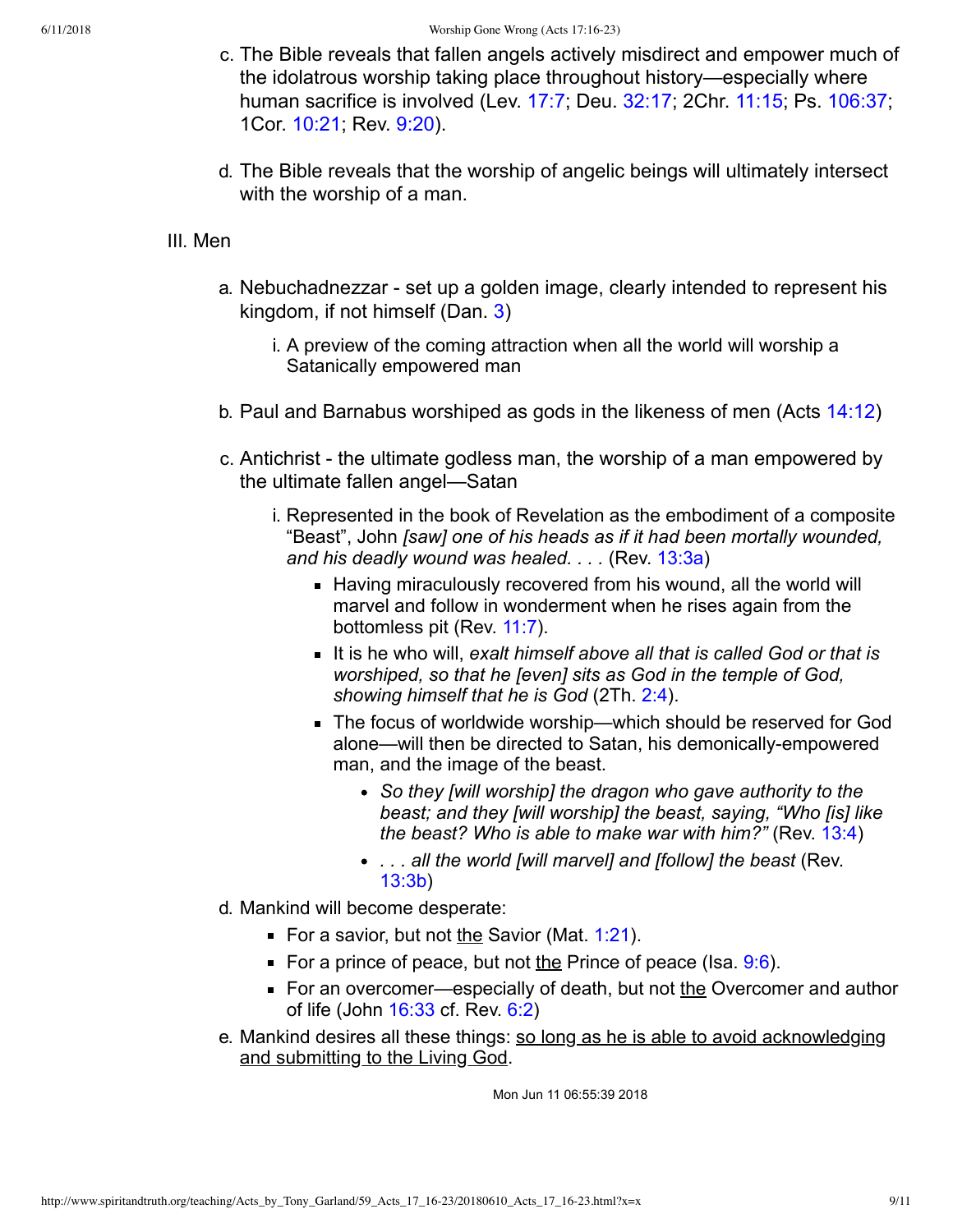<span id="page-9-26"></span><span id="page-9-25"></span>

[SpiritAndTruth.org Scan Code](http://www.spiritandtruth.org/)<sup>[c](#page-10-2)</sup>

#### Endnotes:

- <span id="page-9-0"></span>[1.](#page-0-0) Acts 17:16-23, NKJV
- <span id="page-9-1"></span><sup>[2.](#page-1-0)</sup> God's (plural): they may have mistaken the word for "resurrection" (Aνάστασιν [*Anastasin*] as being another god along with Jesus ([Ἰη˰οὔν](http://www.spiritandtruth.org/fontsu/index.htm) [*Iēsoun*]).
- <span id="page-9-2"></span>[3.](#page-1-1) Ref-0038, AREOPAGUS
- <span id="page-9-3"></span>[4.](#page-2-0) AFBW, [Ancient Future and Blended Worship: What Are They and What's the Difference?](https://www.umcdiscipleship.org/resources/ancient-future-and-blended-worship-what-are-they-and-whats-the-difference)<sup>[d](#page-10-3)</sup>
- <span id="page-9-27"></span><span id="page-9-16"></span>[5.](#page-9-15) PFWP, [Pattern for Worship Planning](https://www.ministrymatters.com/all/entry/1742/pattern-for-worship-planning)<sup>[e](#page-10-4)</sup>
- <span id="page-9-4"></span>[6.](#page-2-1) Some forms of ancient worship claim to be anchored in patterns revealed in the New Testament. "from its earliest days, the church practiced a two part order of worship: 1) the service of the word; 2) the service of the table. Both these expressions of worship are found in the New Testament. For example, Acts [2:42](http://www.spiritandtruth.org/bibles/nasb/b44c002.htm#Acts_C2V42) records, "They devoted themselves to the apostles' teaching," (the service of the word), "and to the breaking of bread" (the service of the table). Acts 20:7-11 also records a Sunday worship pattern of Word and Table. We also see images of Word and Table in Luke's account of the Emmaus story (Luke 24:13-35). This basic pattern of word and table was firmly established by the second century."<sup>[5](#page-9-16)</sup> While such a starting point seems reasonable, in practice it often leads to embracing practices which came much later and which lead far astray from what the New Testament reveals as the norm for Christian fellowship.
- <span id="page-9-28"></span><span id="page-9-18"></span><span id="page-9-15"></span><sup>[7.](#page-9-17)</sup> AFW, Gary Gilley, Review o[f](#page-10-5) Ancient-Future Worship<sup>f</sup> by Robert Webber
- <span id="page-9-17"></span><span id="page-9-5"></span>[8.](#page-2-2) "He calls for us to resist intellectual analysis that he believes stems from the Enlightenment and read the Bible as true but "not for truths" (p. 124)."<sup>[7](#page-9-18)</sup>
- <span id="page-9-20"></span>[9.](#page-9-19) AFW, n.p.
- <span id="page-9-6"></span>[10.](#page-3-0) "In [the mind of proponents of ancient-future worship] this has led to an individualistic form of Christianity in which people are concerned too much about redemption from sin and not enough about the rescue of fallen creation in the new heaven and earth (the new creation). This sounds like a useful adjustment in our theological thinking until we learn where it leads—the "redemption of the whole world" (p. 37). $99$  $99$
- <span id="page-9-22"></span><span id="page-9-19"></span>[11.](#page-9-21) AFW, n.p.
- <span id="page-9-21"></span><span id="page-9-7"></span>[12.](#page-3-1) "Webber is asking us to accept a form of Christianity not emerging from Scriptures but from the practices of men years after God had spoken His final word in the New Testament. This is the very approach that led to corruption in the "ancient" church and ultimately necessitated the Reformation. Why should we follow the same mistaken paths of the past?"<sup>[11](#page-9-22)</sup>
- <span id="page-9-8"></span>[13.](#page-3-2) Ref-0230, 58
- <span id="page-9-9"></span>[14.](#page-5-0) Lev. [26:30;](http://www.spiritandtruth.org/bibles/nasb/b03c026.htm#Lev._C26V30) 2Chr. [33:3](http://www.spiritandtruth.org/bibles/nasb/b14c033.htm#2Chr._C33V3); Ps. [78:58;](http://www.spiritandtruth.org/bibles/nasb/b19c078.htm#Ps._C78V58) Isa. [65:7](http://www.spiritandtruth.org/bibles/nasb/b23c065.htm#Isa._C65V7); Jer. [2:20;](http://www.spiritandtruth.org/bibles/nasb/b24c002.htm#Jer._C2V20) [3:6](http://www.spiritandtruth.org/bibles/nasb/b24c003.htm#Jer._C3V6); [17:23;](http://www.spiritandtruth.org/bibles/nasb/b24c017.htm#Jer._C17V2) [19:5](http://www.spiritandtruth.org/bibles/nasb/b24c019.htm#Jer._C19V5); Eze. [6:3;](http://www.spiritandtruth.org/bibles/nasb/b26c006.htm#Eze._C6V3) [16:16](http://www.spiritandtruth.org/bibles/nasb/b26c016.htm#Eze._C16V16),[2425](http://www.spiritandtruth.org/bibles/nasb/b26c016.htm#Eze._C16V24)[,31](http://www.spiritandtruth.org/bibles/nasb/b26c016.htm#Eze._C16V31); [20:28](http://www.spiritandtruth.org/bibles/nasb/b26c020.htm#Eze._C20V28); Hos. [4:13](http://www.spiritandtruth.org/bibles/nasb/b28c004.htm#Hos._C4V13)
- <span id="page-9-10"></span>[15.](#page-5-1) Ref-0447, Rev. [6:9](http://www.spiritandtruth.org/bibles/nasb/b66c006.htm#Rev._C6V9)
- <span id="page-9-11"></span>[16.](#page-7-0) Ref-1396, 188
- <span id="page-9-12"></span>[17.](#page-7-1) Ref-1407, 132
- <span id="page-9-13"></span>[18.](#page-7-2) Ref-0057, July/August 2002, p. 17

#### Sources:

<span id="page-9-29"></span><span id="page-9-24"></span><span id="page-9-23"></span><span id="page-9-14"></span>**Acts [17:1623](http://www.spiritandtruth.org/bibles/nasb/b44c017.htm#Acts_C17V16)** Unless indicated otherwise, all Scripture references are from the *New King James Version*, copyright © 1982 by Thomas Nelson, Inc. Used by permission. All rights reserved. **Ref-0038** John Walvoord and Roy. B. Zuck, The Bible Knowledge Commentary (Wheaton, IL: SP Publications, 1983). **Ref-0057** [The Humanist Manifesto II](http://www.americanhumanist.org/about/manifesto2.html)<sup>[g](#page-10-9)</sup>